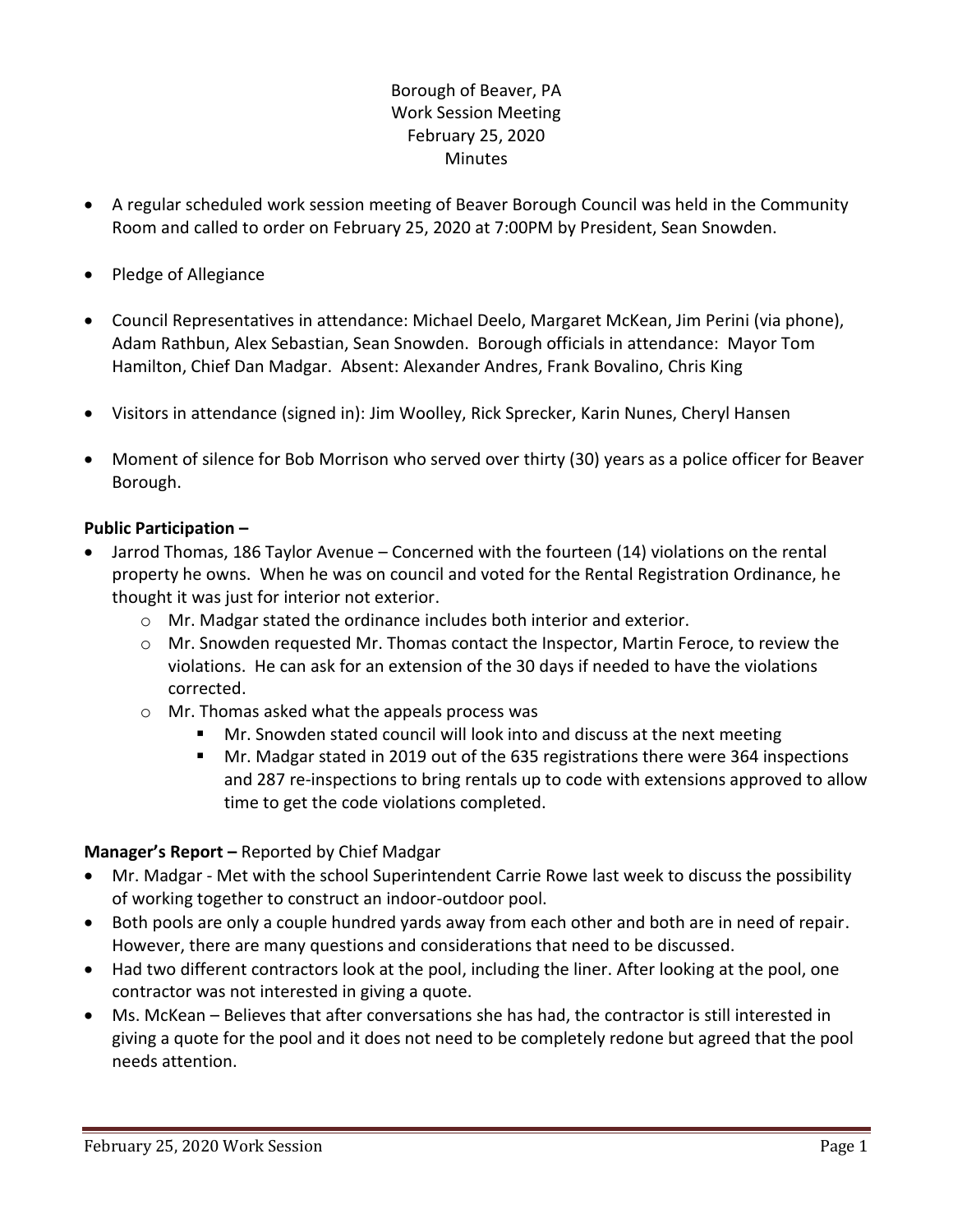- Mr. Madgar It was mentioned to Dr. Rowe to possibly do a joint project of a pool with the Borough, Mr. Madgar would mention to council and get feedback at this Work Session. The school district would need an answer quickly.
- Mr. Snowden Concerned with putting the school district behind on their construction since they have been looking into this for several years now and if it is reasonable to explore different options of a collaboration with the pool.
- Ms. McKean A feasibility study on the pool would cost about \$10,000 and would tell the borough exactly what the borough should do and what is realistic. After the study, the borough could apply for a DCNR Grant to cover some costs.
- Mr. Deelo A feasibility study was completed in 2012, found out the contractors were interested in building a new pool rather than refurbishing.
- Mr. Perini Consider getting buy in from neighboring communities
- Mr. Rathbun The Borough should commit funds for a feasibility study for a rehab, new, and a joint venture with the school. The study should take approximately 6 months.
- Mr. Thomas The school board is waiting to see if council decides to move forward or not. The school board has advertised a special meeting for this Thursday to consider councils response and to see if the school board would consider holding off on what was already approved to work with the borough.

# **Reports – Commissions**

**Council of Governments (COG) –** No report

**Civil Service Commission –** No report

**Zoning Hearing Board –** No report

**Planning Commission –** Reported by Mr. Deelo

- 2019 Annual Report, January 20, 2020 minutes and February 17, 2020 draft minutes enclosed in council packet
- Planning Commission will be researching Gypsy Glen Pavilion at Shaw Park and to renovate the borough building.

## **Shade Tree Commission (STC) –** Reported by Ms. McKean

- Ms. McKean and Ms. King attended the last STC meeting.
- Mark Rohm stated there are several trees that need to be removed from the Business District with concerns of roots pushing up bricks. The STC would like to be part of the discussion, they believe the gap among the bricks have nothing to do with the roots.
- Mr. Madgar stated that some of the bricks are pushed up due to roots. He'll have them assessed and report back to council. Some trees have outgrown the tree box and need to be removed. We have asked the STC on tree replacement suggestions, have not received a response yet.
- Ms. McKean asked that we have the STC in the conversation and decision making.

### **Code Enforcement Officer Report –** No report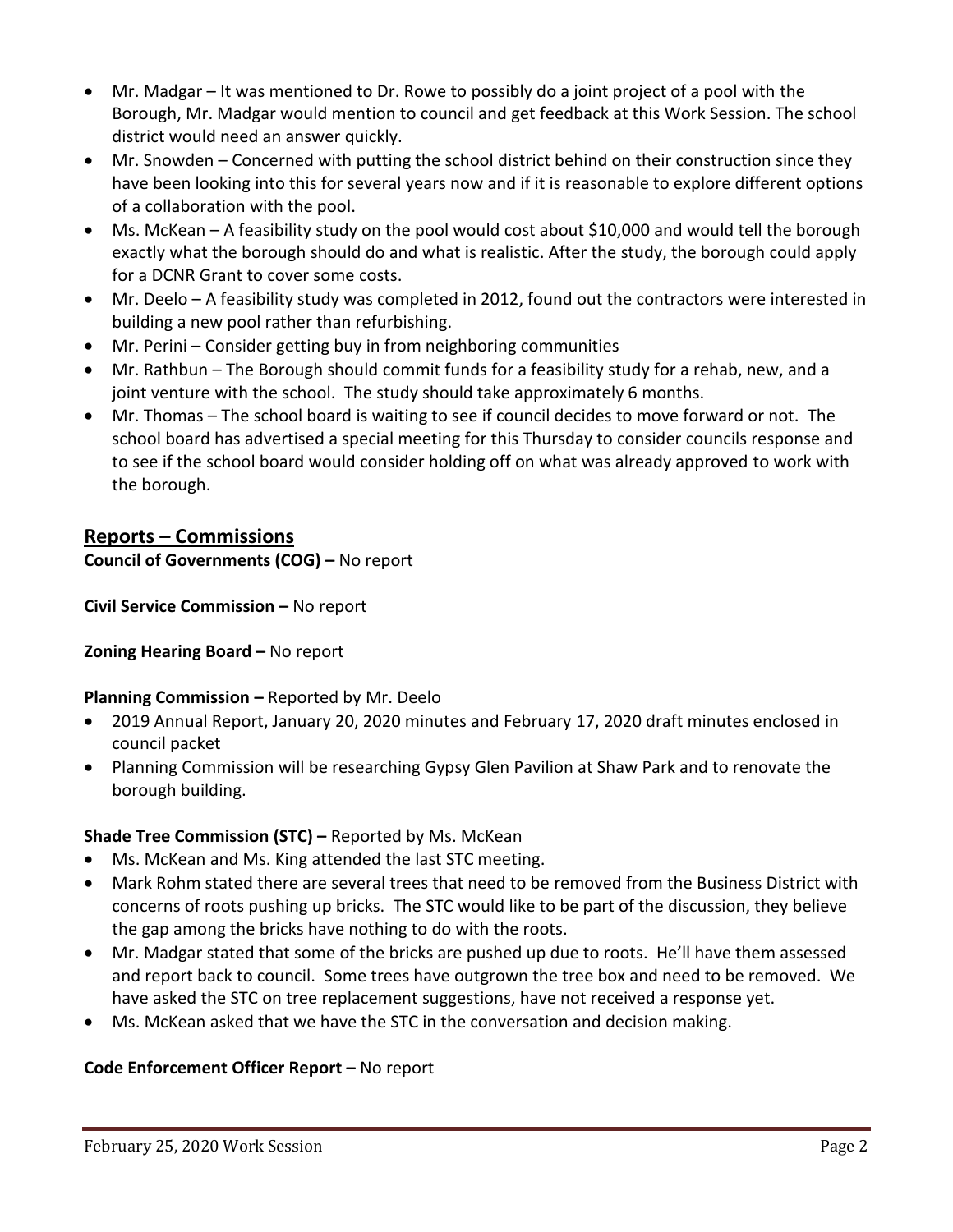### **Historic Architectural Review Board (HARB) –** Reported by Mr. Deelo

 HARB Chair asked members to submit their thoughts on the Preservation Plan guidelines – they will then submit the recommendations to council

#### **Municipal Authority –**

Municipal Authority Engineer report dated February 18, 2020 enclosed in council packet

## **Council Committee Reports**

#### **Public Safety –**

 Mr. Snowden – Pleased with the Rental Registration process despite some disagreements. Protects the owner and renter.

**Finance –** No report

#### **Highway –**

- Columbia Gas project has started on Canal Street
- Mr. Deelo 3<sup>rd</sup> Ward paving has been neglected over the past years

**General Government –** No report

**Code Enforcement –** No report

**Recreation –** No report

### **Reports**

**Manager's Report –** Reported by Chief Madgar

Will have a motion at the next council meeting for Brian Koslosky to be promoted to Apprentice 2

#### **President's Report –**

- Asked status of the bricks that are to be placed in front of the borough building with past police officers names
- Mr. Madgar Finalizing the list, should be completed soon

**Mayor Hamilton - No report** 

**Police Chief Madgar - No report** 

**Fire Department –** No report

#### **Emergency Management Coordinator –**

- Ms. McKean Should the borough inform the residents of how to prevent the Coronavirus
- Mr. Snowden and Mr. Deelo Residents should rely on the Centers for Disease (CDC) until we are informed to do otherwise.